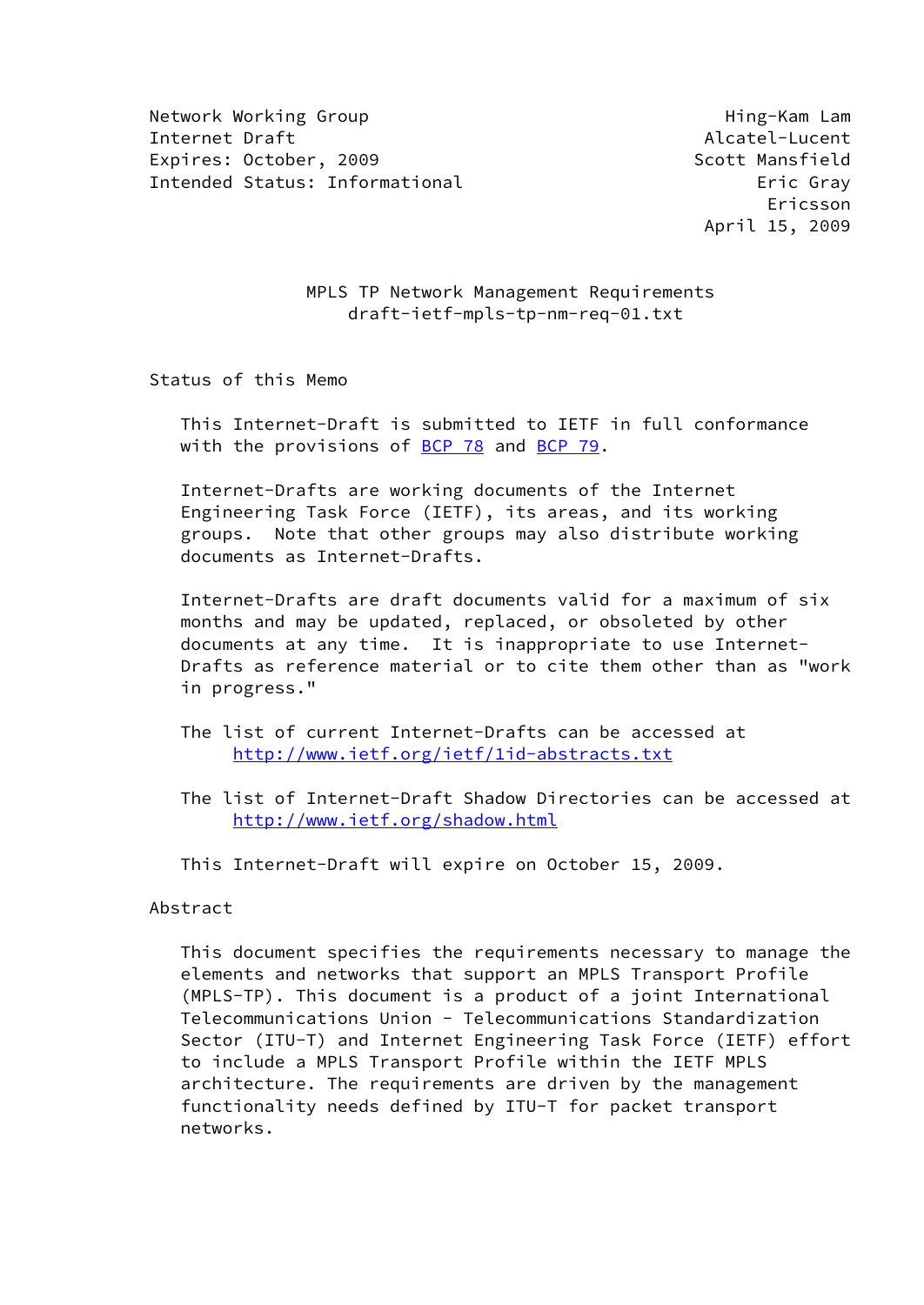| Internet-Draft | MPLS-TP NM Requirements | April, 2009 |
|----------------|-------------------------|-------------|
|----------------|-------------------------|-------------|

# Table of Contents

| 2. Management Interface Requirements4                   |
|---------------------------------------------------------|
| 3. Management Communication Channel (MCC) Requirements4 |
| 4. Management Communication Network (MCN) Requirements5 |
|                                                         |
|                                                         |
|                                                         |
|                                                         |
|                                                         |
|                                                         |
|                                                         |
|                                                         |
|                                                         |
|                                                         |
|                                                         |
|                                                         |
|                                                         |
|                                                         |
| 7. Performance Management Requirements10                |
| 7.1. Path Characterization Performance Metrics10        |
| Performance Measurement Instrumentation12<br>7.2.       |
| 7.2.1. Measurement Frequency12                          |
| 7.2.2. Measurement Scope12                              |
| 8. Security Management Requirements13                   |
| 8.1. Management Communication Channel Security13        |
| 8.2. Signaling Communication Channel Security13         |
| 8.3. Distributed Denial of Service13                    |
|                                                         |
| 10.                                                     |
|                                                         |
|                                                         |
|                                                         |
| 12.2. Informative References15                          |
|                                                         |
|                                                         |
|                                                         |
| APPENDIX A: Communication Channel (CC) Examples18       |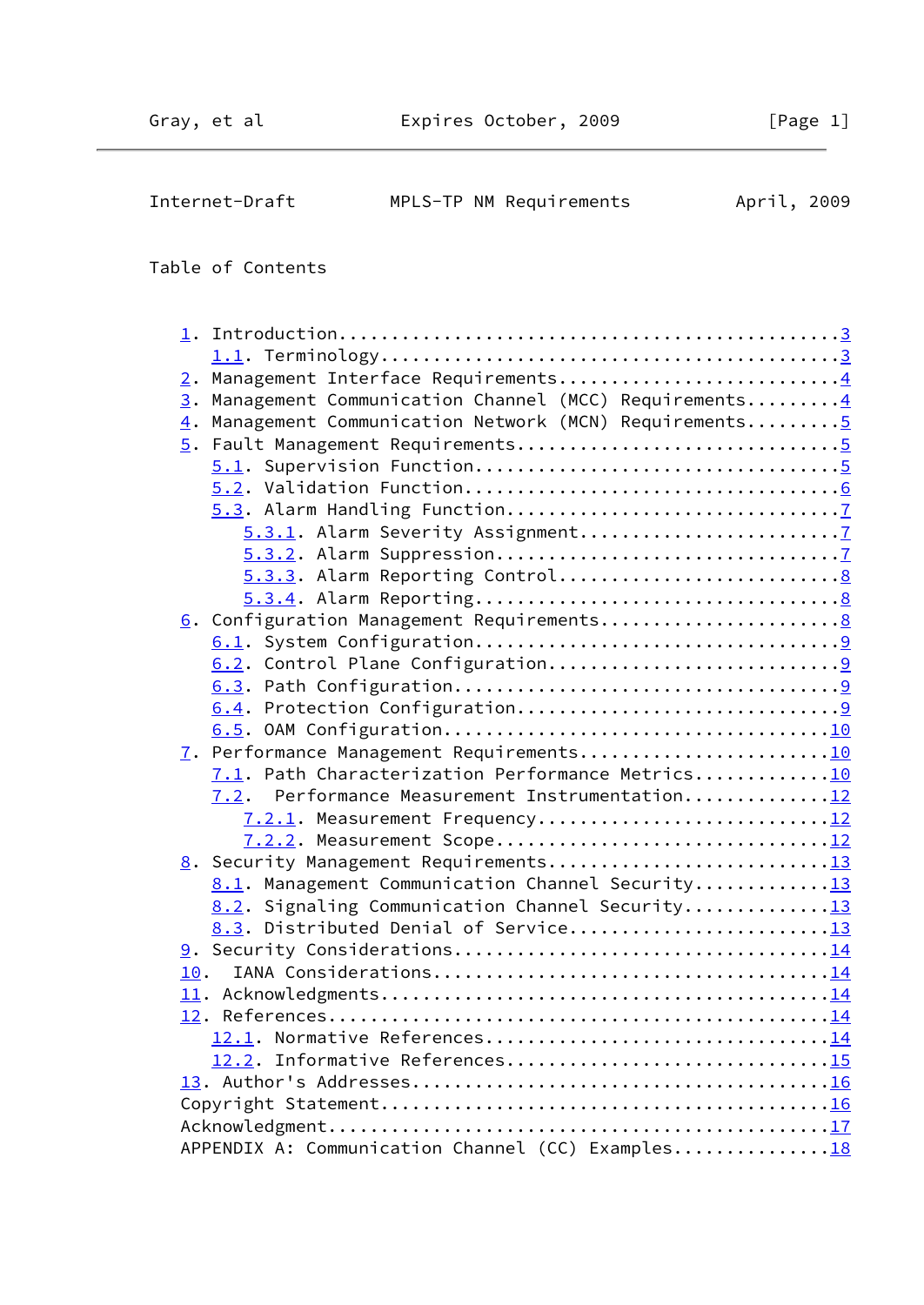<span id="page-2-1"></span>

| Internet-Draft | MPLS-TP NM Requirements | April, 2009 |  |
|----------------|-------------------------|-------------|--|
|                |                         |             |  |

#### <span id="page-2-0"></span>[1.](#page-2-0) Introduction

 This document describes the requirements necessary to manage the elements and networks that support an MPLS Transport Profile (MPLS-TP). It leverages the management requirements specified in ITU-T  $G.7710/Y.1701$  [\[1](#page-15-3)] and [RFC 4377](https://datatracker.ietf.org/doc/pdf/rfc4377) [\[2\]](#page-15-4). ITU-T  $G.7710/Y.1701$ [\[1\]](#page-15-3) specifies generic management requirements for transport (including packet-based and circuit-based) networks. [RFC 4377](https://datatracker.ietf.org/doc/pdf/rfc4377) specifies the OAM requirements, including OAM-related network management requirements, for MPLS networks. This document expands on the requirements in  $\boxed{1}$  and  $\boxed{2}$  to cover fault, configuration, performance, and security management for MPLS-TP networks, and the requirements for object and information models needed to manage MPLS-TP Networks and Network Elements.

## <span id="page-2-2"></span>[1.1](#page-2-2). Terminology

 Although this document is not a protocol specification, the key words "MUST", "MUST NOT", "REQUIRED", "SHALL", "SHALL NOT", "SHOULD", "SHOULD NOT", "RECOMMENDED", "MAY", and "OPTIONAL" in this document are to be interpreted as described in [RFC 2119](https://datatracker.ietf.org/doc/pdf/rfc2119)  $[6]$  $[6]$  and are to be interpreted as instructions to protocol designers producing solutions that satisfy the requirements set out in this document.

 MPLS-TP NE: a network element (NE) that supports MPLS-TP functions

MPLS-TP network: a network in which MPLS-TP NEs are deployed

 Data Communication Network (DCN): a network that supports Layer 1 (physical layer), Layer 2 (data-link layer), and Layer 3 (network layer) functionality for distributed management communications related to the management plane, for distributed signaling communications related to the control plane, and other operations communications (e.g., order-wire/voice communications, software downloads, etc.).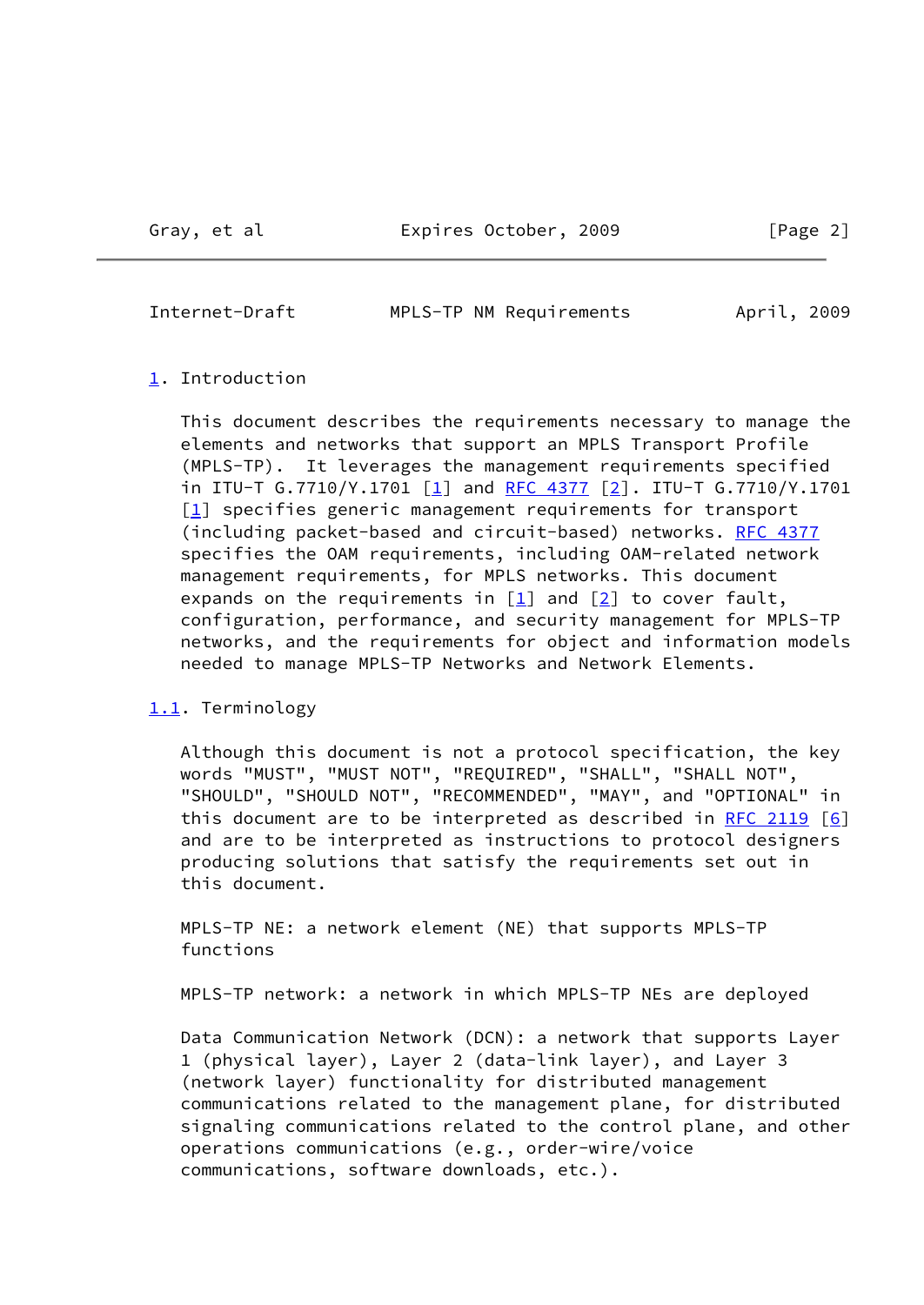Management Communication Network (MCN): A DCN supporting management plane communication is referred to as a Management Communication Network (MCN).

 Signaling Communication Network (SCN): A DCN supporting control plane communication is referred to as a Signaling Communication Network (SCN).

<span id="page-3-1"></span>

| Gray, et al | Expires October, 2009 | [Page 3] |
|-------------|-----------------------|----------|
|-------------|-----------------------|----------|

Internet-Draft MPLS-TP NM Requirements April, 2009

 Communication Channel (CC): a logical channel between network elements (NEs) that can be used  $-$  e.g.  $-$  for management plane application or control plane applications. The physical channel supporting the CC is technology specific. See APPENDIX A:

 Management Communication Channel (MCC): a CC dedicated for management plane communications.

 Signaling Communication Channel (SCC): a CC dedicated for control plane communications. The SCC may be used for GMPLS/ASON signaling and/or other control plane messages (e.g., routing messages).

 Operations System (OS): A system that performs the functions that support processing of information related to operations, administration, maintenance, and provisioning (OAM&P) for the networks, including surveillance and testing functions to support customer access maintenance.

<span id="page-3-0"></span>[2.](#page-3-0) Management Interface Requirements

 This document does not specify which management interface protocol should be the standard protocol for managing MPLS-TP networks. Managing an end-to-end connection across multiple operator domains where one domain is managed (for example) via NETCONF/XML or SNMP/SMI, and another domain via CORBA/IDL, is allowed.

 For the management interface to the management system, an MPLS- TP NE MAY actively support more than one management protocol in any given deployment. For example, an MPLS-TP NE may use one protocol for configuration and another for monitoring. The protocols to be supported are at the discretion of the operator.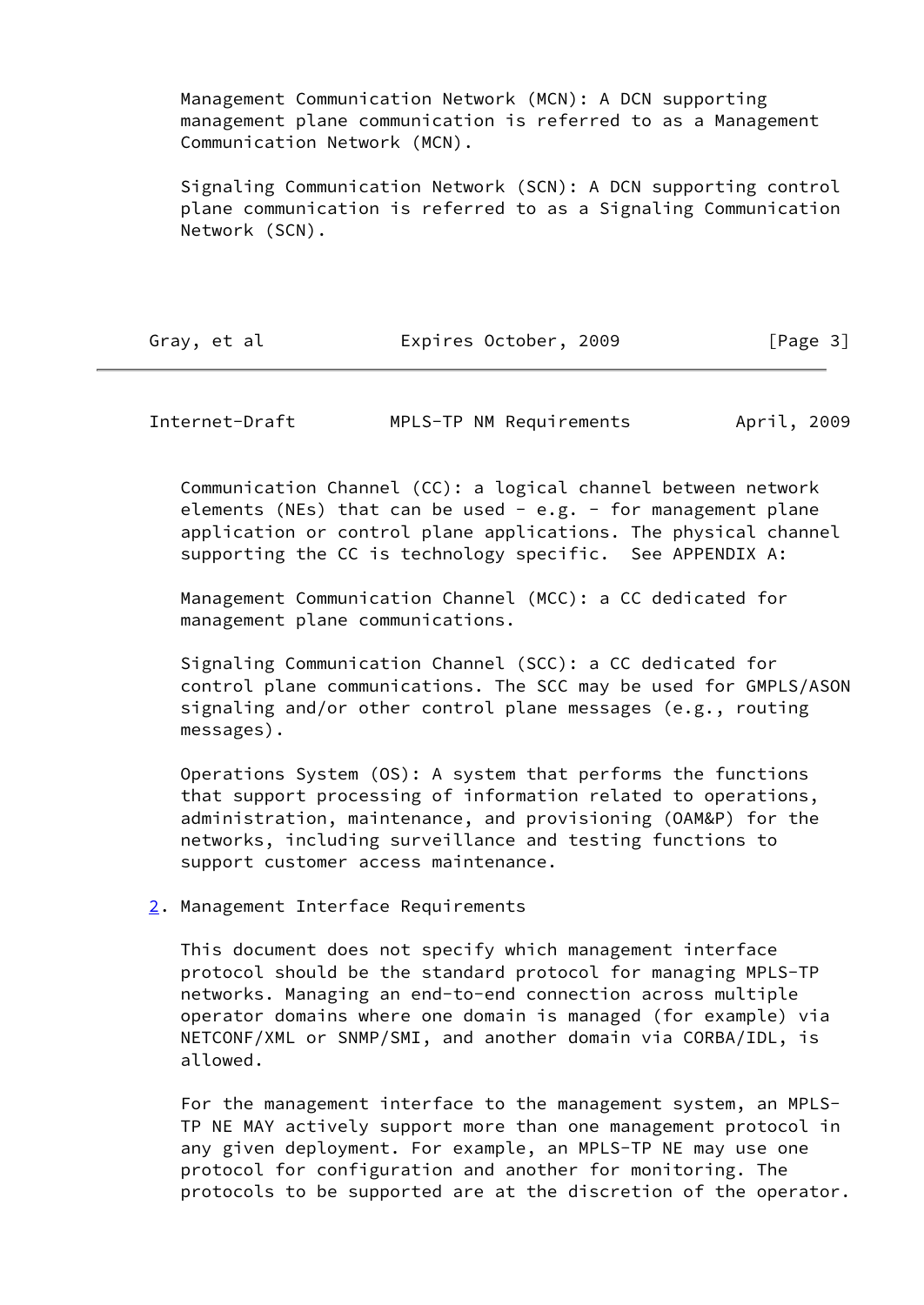<span id="page-4-0"></span>[3.](#page-4-0) Management Communication Channel (MCC) Requirements

 An MPLS-TP management network SHOULD support seamless management connectivity with remote MPLS-TP domains and NEs as well as with termination points located in NEs under control by a third party network operator. See ITU-T G.8601  $[8]$  for example scenarios in multi-carrier multi-transport-technology environments.

 For management purpose, every MPLS-TP NE MUST connect to an OS either directly or indirectly via another MPLS-TP NE. When an MPLS-TP NE is connected indirectly to an OS, an MCC MUST be supported between the MPLS-TP NE and the other MPLS-TP NE.

<span id="page-4-2"></span>

| Gray, et al    | Expires October, 2009   | [Page 4]    |
|----------------|-------------------------|-------------|
|                |                         |             |
| Internet-Draft | MPLS-TP NM Requirements | April, 2009 |

<span id="page-4-1"></span>[4.](#page-4-1) Management Communication Network (MCN) Requirements

 Entities of the MPLS-TP management plane communicate via a DCN, or more specifically via the MCN. The MCN connects MPLS-TP NEs with management systems, NEs with NEs, and management systems with management systems. Transport DCN architecture and requirements are specified in ITU-T  $G.7712/Y.1703$  [\[7](#page-15-7)], including network layer protocols and their interworking.

 As a practical requirement, MCN connections require addressing. See the section on addressing in  $[13]$  $[13]$  for further information.

 In order to have the MCN operate properly, a number of management functions for the MCN are required, including:

- . Retrieval of DCN network parameters to ensure compatible functioning, e.g. packet size, timeouts, quality of service, window size, etc.;
- . Establishment of message routing between DCN nodes;
- . Management of DCN network addresses;
- . Retrieval of operational status of the DCN at a given node;
- . Capability to enable/disable access to the DCN.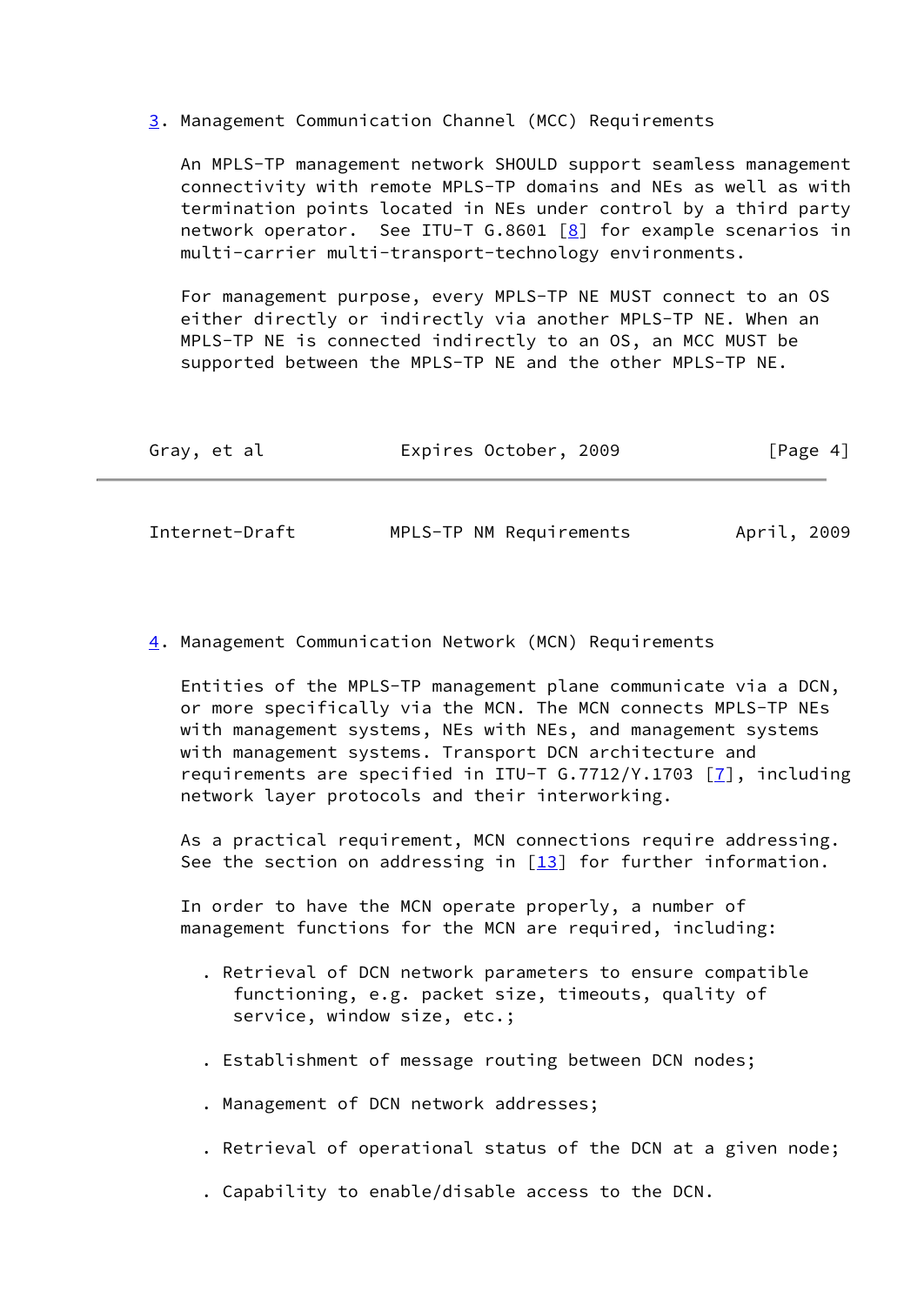<span id="page-5-0"></span>[5.](#page-5-0) Fault Management Requirements

 The Fault Management functions within an MPLS-TP NE enable the supervision, detection, validation, isolation, correction, and reporting of abnormal operation of the MPLS-TP network and its environment.

<span id="page-5-1"></span>[5.1](#page-5-1). Supervision Function

 The supervision function analyses the actual occurrence of a disturbance or fault for the purpose of providing an appropriate indication of performance and/or detected fault condition to maintenance personnel and operations systems.

 The MPLS-TP NE MUST support supervision of the OAM mechanisms that are deployed for supporting the OAM requirements defined in  $\lceil 3 \rceil$ .

| Gray, et al | Expires October, 2009 | [Page 5] |
|-------------|-----------------------|----------|
|             |                       |          |

<span id="page-5-2"></span>

| Internet-Draft | MPLS-TP NM Requirements | April, 2009 |
|----------------|-------------------------|-------------|
|----------------|-------------------------|-------------|

 The MPLS-TP NE MUST support the following transmission supervision functions:

- . Supervision of looping check functions used to detect loops in the data-plane forwarding path (which result in non delivery of traffic, wasting of forwarding resources and unintended self-replication of traffic);
- . Supervision of the detection of failure in the sequence of a protocol exchange (e.g. automatic protection switching protocol);

 The MPLS-TP NE transmission-related supervision mechanisms MUST support the flexibility to be configured to perform on-demand or proactively.

 The MPLS-TP NE MUST support supervision for software processing e.g., processing fault, storage capacity problem, version mismatch, corrupted data, out of memory, etc.

 The MPLS-TP NE MUST support hardware-related supervision for interchangeable and non-interchangeable units, cable, and power problem.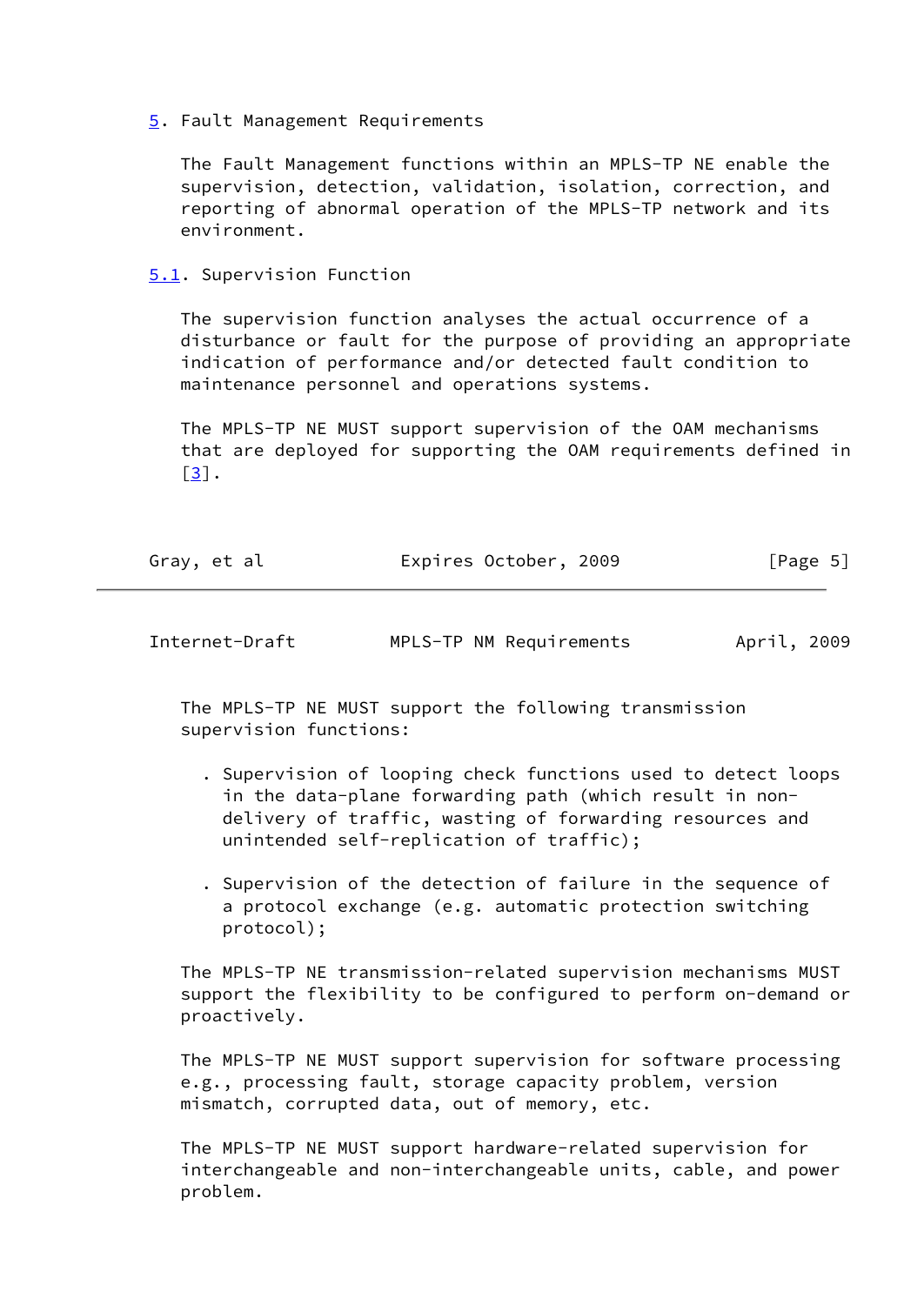The MPLS-TP NE SHOULD support environment-related supervision for temperature, humidity, etc.

## <span id="page-6-0"></span>[5.2](#page-6-0). Validation Function

 Validation is concerned with the integration of Fault Causes into Failures. A Fault Cause indicates a limited interruption of the required transport function. A Fault Cause is not reported to maintenance personnel because it could exist only for a very short time. Note that some of these events however are summed up in the Performance Monitoring process, and when this sum exceeds a certain value, a Threshold Report can be generated.

 When the Fault Cause lasts long enough, an inability to perform the required transport function arises. This Failure condition is subject to reporting to maintenance personnel and/or an OS because corrective action might be required. Conversely, when the Fault Cause ceases after a certain time, clearing of the Failure condition is also subject to reporting.

 The MPLS-TP NE MUST perform persistency checks on fault causes before it declares a fault cause a failure.

<span id="page-6-1"></span>

| Gray, et al | Expires October, 2009 | [Page 6] |
|-------------|-----------------------|----------|
|-------------|-----------------------|----------|

Internet-Draft MPLS-TP NM Requirements April, 2009

 A transmission failure SHALL be declared if the fault cause persists continuously for a configurable time (Time-D). The failure SHALL be cleared if the fault cause is absent continuously for a configurable time (Time-C). Typically the default time values would be as follows:

Time-D =  $2.5 +/- 0.5$  seconds Time-C =  $10 +/- 0.5$  seconds

These time values are as defined in  $G.7710$  [\[1](#page-15-3)].

 The failure declaration and clearing MUST be time stamped. The time-stamp SHALL indicate the time at which the fault cause is activated at the input of the fault cause persistency (i.e. defect-to-failure integration) function, and the time at which the fault cause is deactivated at the input of the fault cause persistency function.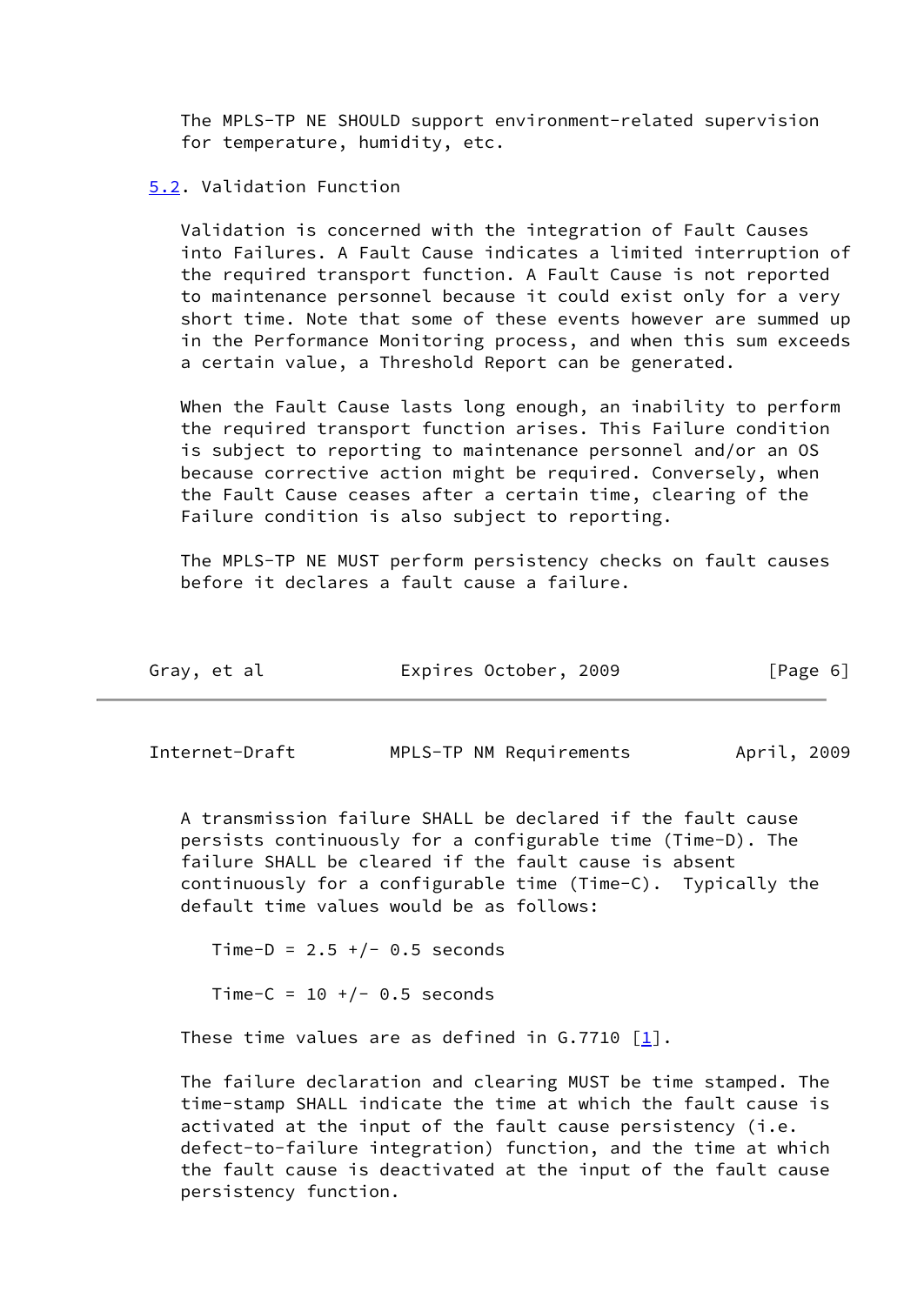<span id="page-7-0"></span>[5.3](#page-7-0). Alarm Handling Function

<span id="page-7-1"></span>[5.3.1.](#page-7-1) Alarm Severity Assignment

 Failures might be categorized to indicate the severity or urgency of the fault.

 An MPLS-TP NE SHOULD support the flexibility of assignment of severity (e.g., Critical, Major, Minor, Warning) by the management system.

See G.7710  $[1]$  $[1]$  for more description about alarm severity assignment.

<span id="page-7-2"></span>[5.3.2.](#page-7-2) Alarm Suppression

 Alarms may be generated from many sources, including OAM, device status, etc.

 An MPLS-TP NE MUST provide alarm suppression functionality that prevents the generation of superfluous alarms.

 Examples of alarm suppression mechanisms include simply discarding the alarms (or not generating them in the first place), or aggregating the alarms together, thereby greatly reducing the number of alarm notifications to be emitted.

<span id="page-7-4"></span>

| Gray, et al | Expires October, 2009 | [Page 7] |
|-------------|-----------------------|----------|
|             |                       |          |

Internet-Draft MPLS-TP NM Requirements April, 2009

 Note: An MPLS-TP NE supporting the inter-working of one or more networking technologies (e.g., Ethernet, SDH/SONET, MPLS) with MPLS-TP needs to translate an MPLS-TP fault into an existing transport technology failure condition for reporting to the management system.

See [RFC 4377](https://datatracker.ietf.org/doc/pdf/rfc4377) [[2\]](#page-15-4) for more description.

<span id="page-7-3"></span>[5.3.3.](#page-7-3) Alarm Reporting Control

 Alarm Reporting Control (ARC) supports an automatic in-service provisioning capability. Alarm reporting MAY be turned off on a per-managed entity (e.g., LSP) basis to allow sufficient time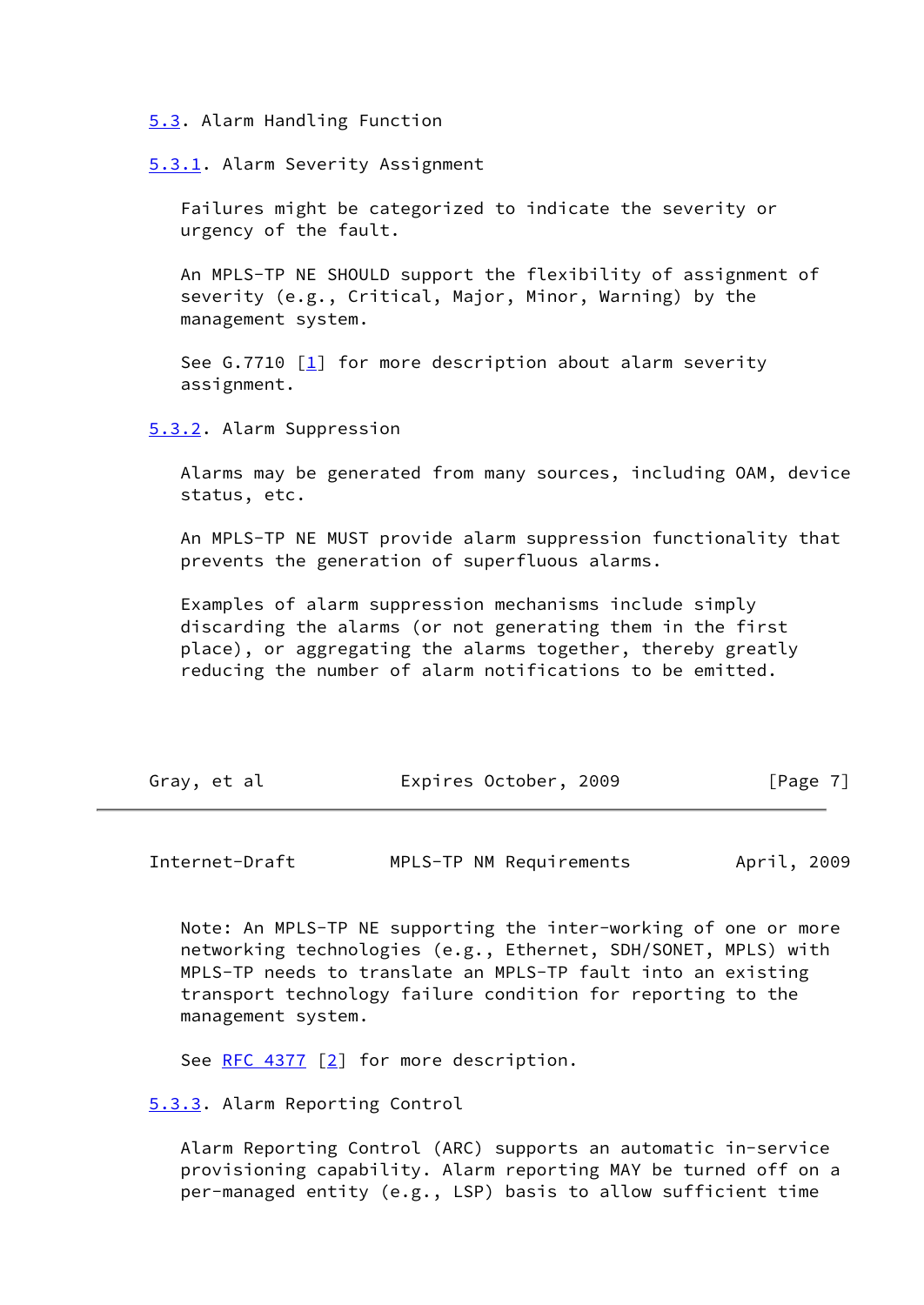for customer service testing and other maintenance activities in an "alarm free" state. Once a managed entity is ready, alarm reporting is automatically turned on.

 An MPLS-TP NE SHOULD support the Alarm Reporting Control function for controlling the reporting of alarm conditions.

See G.7710 [\[1](#page-15-3)] and [RFC 3878](https://datatracker.ietf.org/doc/pdf/rfc3878) [\[9\]](#page-15-9) for more description of ARC.

<span id="page-8-0"></span>[5.3.4.](#page-8-0) Alarm Reporting

 Alarm Reporting is concerned with the reporting of relevant events and conditions, which occur in the network (including the NE, incoming signal, and external environment).

 Local reporting is concerned with automatic alarming by means of audible and visual indicators near the failed equipment.

An MPLS-TP NE MUST support local reporting of alarms.

 The MPLS-TP NE MUST support reporting of alarms to an OS. These reports are either autonomous reports (notifications) or reports on request by maintenance personnel. The MPLS-TP NE SHOULD report local (environmental) alarms to a network management system.

#### <span id="page-8-1"></span>[6.](#page-8-1) Configuration Management Requirements

 Configuration Management provides functions to identify, collect data from, provide data to and control NEs. Specific configuration tasks requiring network management support include hardware and software configuration, configuration of NEs to support transport paths (including required working and

<span id="page-8-3"></span>

| Gray, et al    | Expires October, 2009   | [Page 8]    |
|----------------|-------------------------|-------------|
| Internet-Draft | MPLS-TP NM Requirements | April, 2009 |

 protection paths), and configuration of required path integrity/connectivity and performance monitoring (i.e. - OAM).

#### <span id="page-8-2"></span>[6.1](#page-8-2). System Configuration

 The MPLS-TP NE MUST support the configuration requirements specified in G.7710  $[1]$  for hardware, software, and date/time.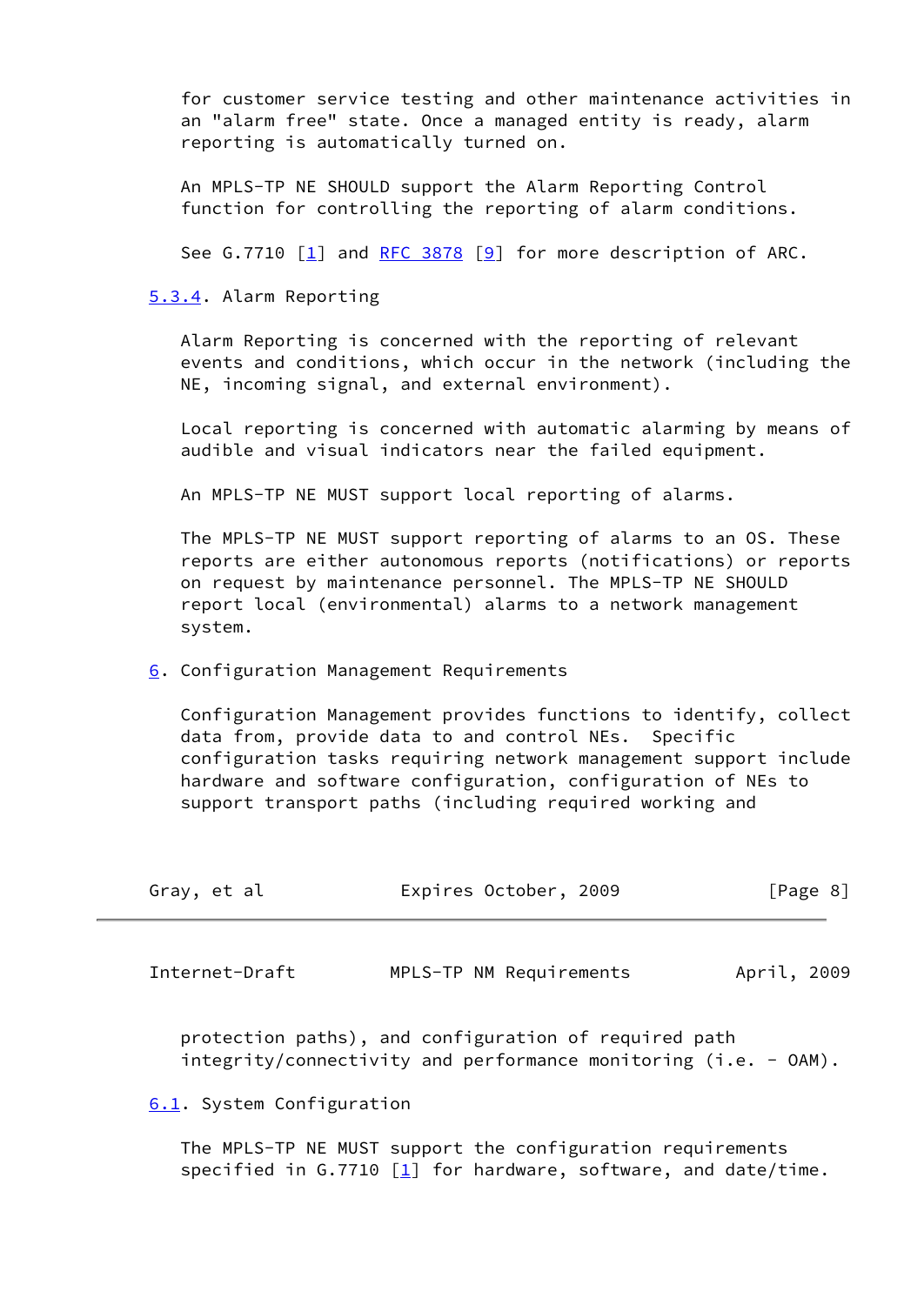<span id="page-9-0"></span>[6.2](#page-9-0). Control Plane Configuration

 If a control plane is supported in an implementation of MPLS-TP, the MPLS-TP NE MUST support the configuration of MPLS-TP control plane functions by the management plane. Further detailed requirements might be provided along with progress in defining the MPLS-TP control plane in appropriate specifications.

<span id="page-9-1"></span>[6.3](#page-9-1). Path Configuration

 The MPLS-TP NE MUST support the capability of configuring required path performance characteristic thresholds (e.g. - Loss Measurement [LM], Delay Measurement [DM] thresholds).

 The MPLS-TP NE MUST support the capability of configuring required LSPs as follows:

 . configure LSP indentifier and/or other information necessary to retrieve LSP status information.

<span id="page-9-2"></span>[6.4](#page-9-2). Protection Configuration

 The MPLS-TP NE MUST support the capability of configuring required path protection as follows:

- . Designate specifically identified LSPs as working or protection LSPs;
- . define associations of working and protection paths;
- . operate/release manual protection switching;
- . operate/release force protection switching;
- . operate/release protection lockout;
- . set/retrieve Automatic Protection Switching (APS) parameters, including -
	- . Wait to Restore time,
	- . Protection Switching threshold information.

<span id="page-9-4"></span>

| Gray, et al    | Expires October, 2009   | [Page 9]    |
|----------------|-------------------------|-------------|
| Internet-Draft | MPLS-TP NM Requirements | April, 2009 |

<span id="page-9-3"></span>[6.5](#page-9-3). OAM Configuration

The MPLS-TP NE MUST provide the capability to configure the OAM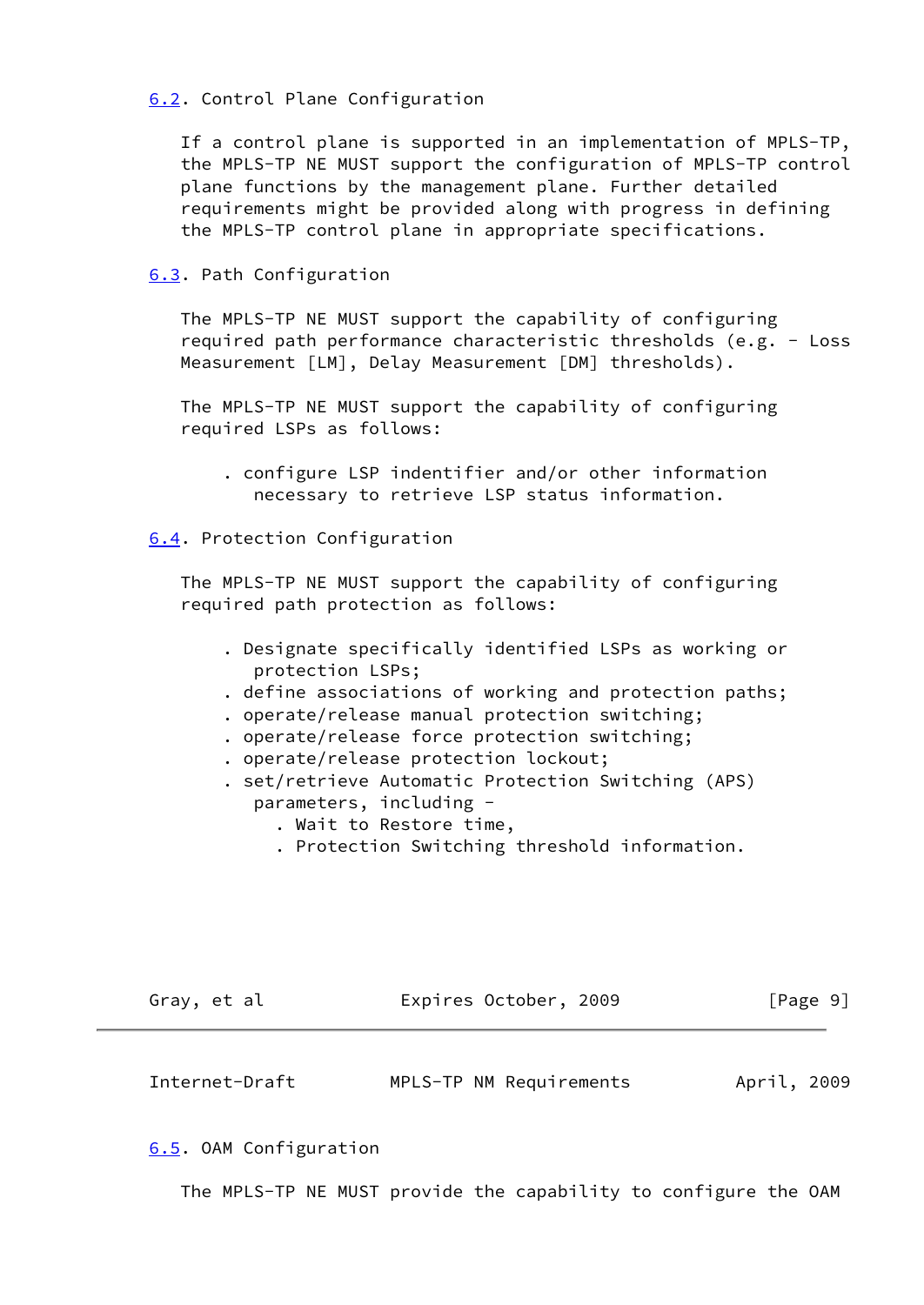entities and functions specified in  $\lceil 3 \rceil$ .

 The MPLS-TP NE MUST support the capability to choose which OAM functions to use and which maintenance entity to apply them.

 The MPLS-TP NE MUST support the capability to configure the OAM entities/functions as part of LSP setup and tear-down, including co-routed bidirectional point-to-point, associated bidirectional point-to-point, and uni-directional (both point-to-point and point-to-multipoint) connections.

 The MPLS-TP NE MUST support the configuration of maintenance entity identifiers (e.g. MEP ID and MIP ID) for the purpose of LSP connectivity checking.

 The MPLS-TP NE MUST have the flexibility to configure OAM parameters to meet their specific operational requirements, such as whether (1) one-time on-demand immediately or (2) one-time on-demand pre-scheduled or (3) on-demand periodically based on a specified schedule or (4) proactive on-going.

 The MPLS-TP NE MUST support the enabling/disabling of the connectivity check processing. The connectivity check process of the MPLS-TP NE MUST support provisioning of the identifiers to be transmitted and the expected identifiers.

<span id="page-10-0"></span>[7.](#page-10-0) Performance Management Requirements

 Performance Management provides functions to evaluate and report upon the behavior of the equipment, NE, and network for the purpose of Maintenance, Bring-into-service, Quality of service, and Performance monitoring for signal degradation. ITU-T Recommendation G.7710  $\boxed{1}$  provides transport performance monitoring requirements for packet-switched and circuit-switched transport networks with the objective of providing coherent and consistent interpretation of the network behavior, in particular for hybrid network which consists of multiple transport technologies. The performance management requirements specified in this document are driven by such an objective.

<span id="page-10-1"></span>[7.1](#page-10-1). Path Characterization Performance Metrics

 The MPLS-TP NE MUST support collection of loss measurement (LM) so that they can be used to detect performance degradation.

| Gray, et al | Expires October, 2009 | [Page 10] |
|-------------|-----------------------|-----------|
|             |                       |           |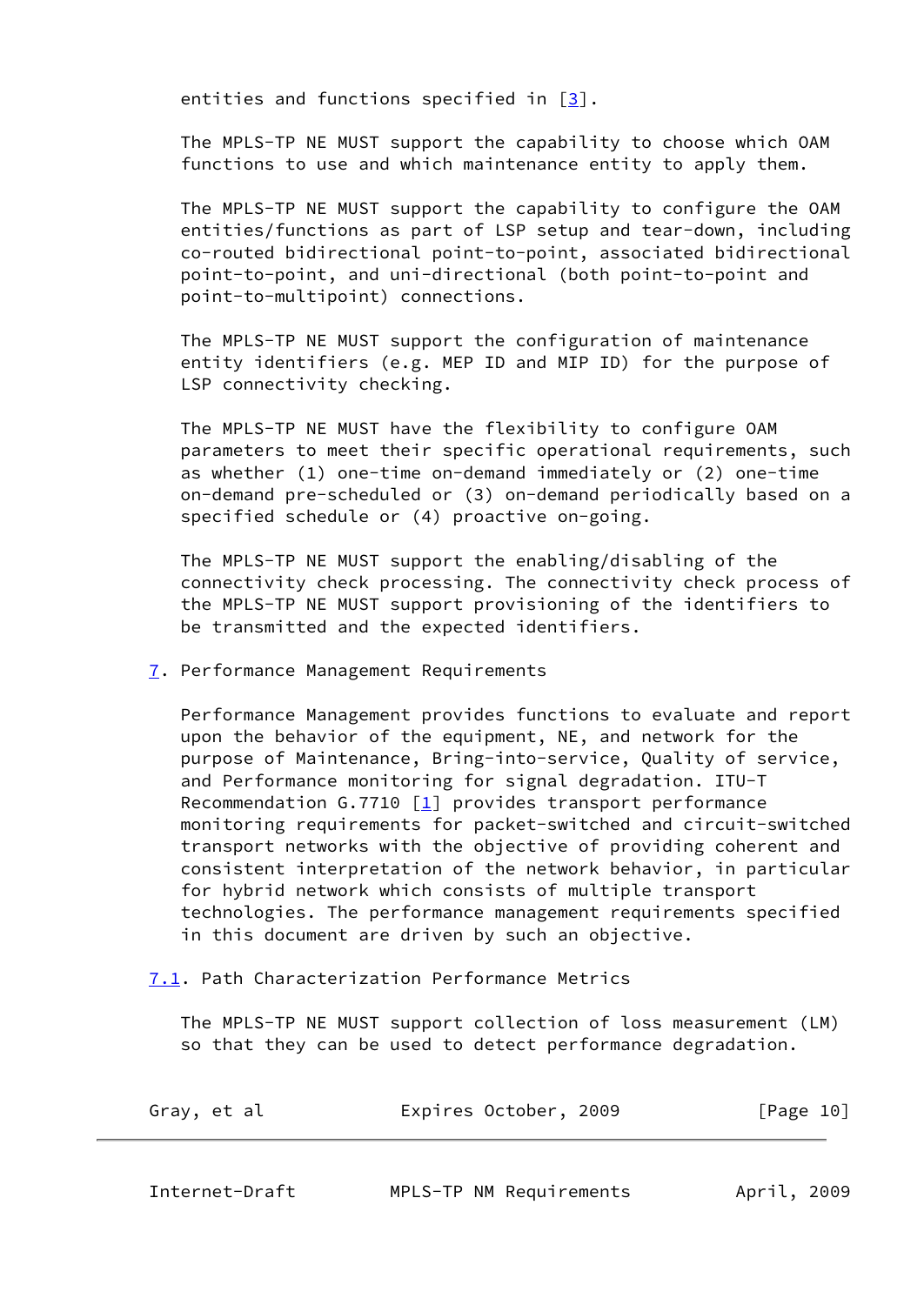The MPLS-TP NE MUST support collection of delay measurement (DM) so that they can be used to detect performance degradation.

 The MPLS-TP NE MUST support reporting of Performance degradation via fault management for corrective actions (e.g. protection switching).

 The MPLS-TP NE MUST support collection of loss ratio measurement so that they can be used to determine Severely Errored Second (SES).

 A SES is declared for a one second interval when the ratio of lost packets to total transmitted packets in that one second interval exceeds a predetermined threshold.

 The packet lost threshold for declaring SES MUST be configurable.

 The number of SESs MUST be collected per configurable intervals (e.g. 15-minute and 24-hour).

 The MPLS-TP NE MUST support collection of SES measurement so that they can be used to determine service unavailable time.

 A period of unavailable time (UAT) begins at the onset of 10 consecutive SES events. These 10 seconds are considered to be part of unavailable time. A new period of available time begins at the onset of 10 consecutive non-SES events. These 10 seconds are considered to be part of available time.

 The MPLS-TP NE MUST support collection of Unavailable Seconds (UAS) so that they can be used to determine service availability.

 The number of UAS MUST be collected per configurable intervals (e.g. 15-minute and 24-hour).

 SES and UAS history (the number of readings to be retained and available) is as defined in ITU and ANSI documents associated with specific transport technologies (for instance, ITU-T G.7710, and ANSI T1.231-2003 [T1.231.01-2003 for DSL,.02 for DS1,.03 for DS3 and T1.231.04-2003 for SONET] - see  $[1]$  and  $[14]$  respectively), however these are fairly consistently defined as follows:

- Current and previous 1-day statistics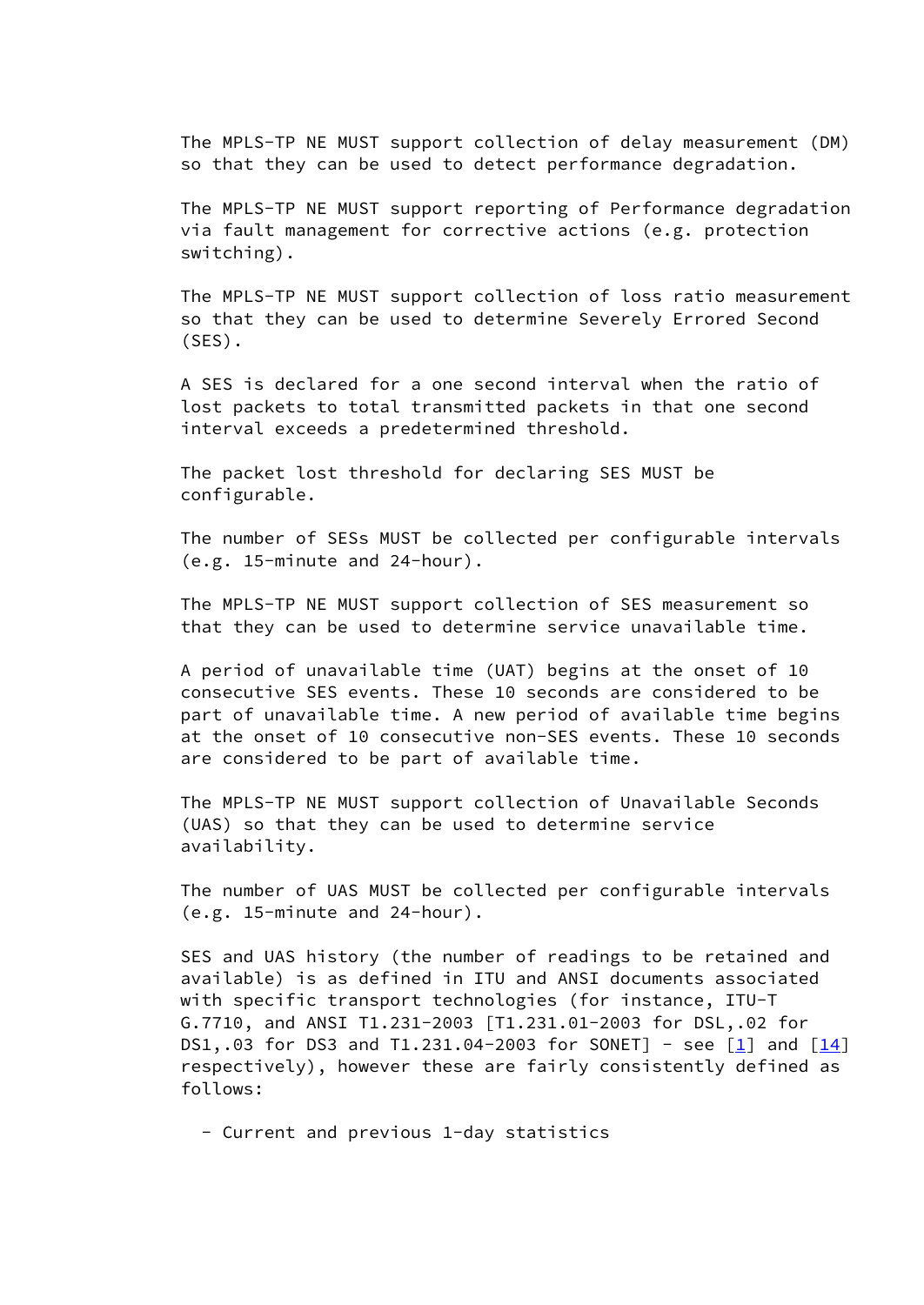<span id="page-12-1"></span>Internet-Draft MPLS-TP NM Requirements April, 2009

- Current and 16 recent 15-minute statistics (ITU-T)

- Current, previous and 31 recent 15-minute statistics (ANSI)

 Note that - worst case (ANSI) requires 2 copies of 1-day statistics (current and previous) and 33 copies of 15-minute statistics (current, previous and 31 recent).

<span id="page-12-0"></span>[7.2](#page-12-0). Performance Measurement Instrumentation

<span id="page-12-2"></span>[7.2.1.](#page-12-2) Measurement Frequency

 The performance measurement mechanisms MUST support the flexibility to be configured to operate on-demand or proactively (i.e. continuously over a period of time).

<span id="page-12-3"></span>[7.2.2.](#page-12-3) Measurement Scope

On measurement of packet loss and loss ratio:

- For bidirectional (both co-routed and associated) P2P connections -
	- . on-demand measurement of single-ended packet loss, and loss ratio, measurement are required;
	- . proactive measurement of packet loss, and loss ratio, measurement for each direction are required.

 Note: for associated bidirectional P2P connections, this data can only be measured at end-points.

 - For unidirectional (P2P and P2MP) connection, proactive measurement of packet loss, and loss ratio, are required.

On Delay measurement:

- For unidirectional (P2P and P2MP) connection, on-demand measurement of delay measurement is required.
- For co-routed bidirectional (P2P) connection, on-demand measurement of one-way and two-way delay are required.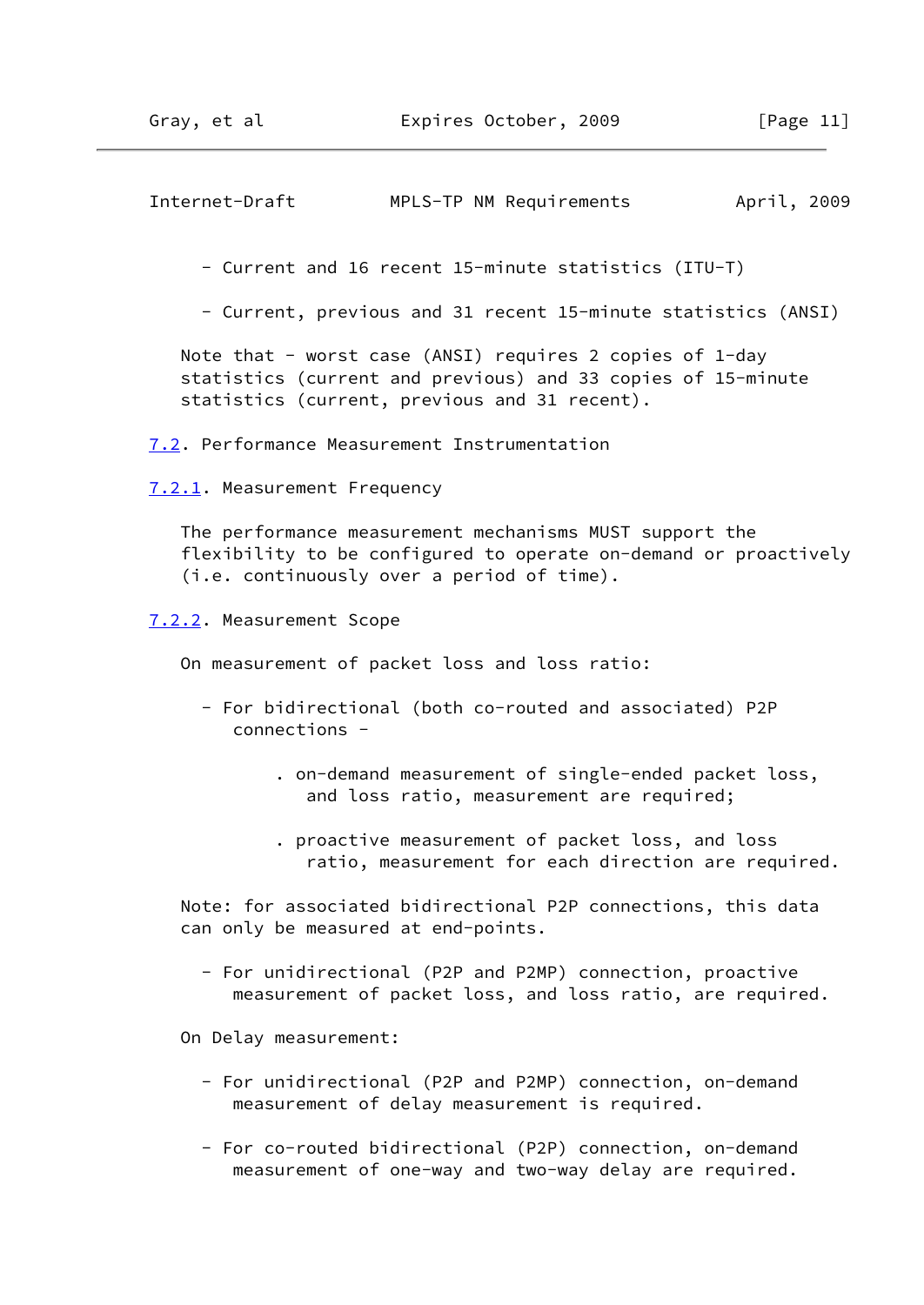- For associated bidirectional (P2P) connection, on-demand measurement of one-way delay is required.

<span id="page-13-1"></span>

| Gray, et al    | Expires October, 2009   | [Page 12]   |
|----------------|-------------------------|-------------|
| Internet-Draft | MPLS-TP NM Requirements | April, 2009 |

<span id="page-13-0"></span>[8.](#page-13-0) Security Management Requirements

 The MPLS-TP NE MUST support secure management and control planes.

<span id="page-13-2"></span>[8.1](#page-13-2). Management Communication Channel Security

 Secure channels MUST be provided for all network traffic and protocols used to support management functions. This MUST include, at least, protocols used for configuration, monitoring, configuration backup, logging, time synchronization, authentication, and routing. The MCC MUST support application protocols that provide confidentiality and data integrity protection.

 If management communication security is provided, the MPLS-TP NE MUST support the following:

- Use of open cryptographic algorithms (See <u>RFC 3871</u> [<u>5</u>])
- Authentication allow management connectivity only from authenticated entities.
- Authorization allow management activity originated by an authorized entity, using (for example) an Access Control List (ACL).

Port Access Control - allow management activity received on an authorized (management) port.

## 8.2.Signaling Communication Channel Security

 Security considerations for the SCC are similar to the considerations driving the requirements described in [section](#page-13-2) [8.1](#page-13-2). Security Requirements for the control plane are out of scope for this document and are expected to be defined in the appropriate control plane specifications. Management of the control plane security must also be defined at that time.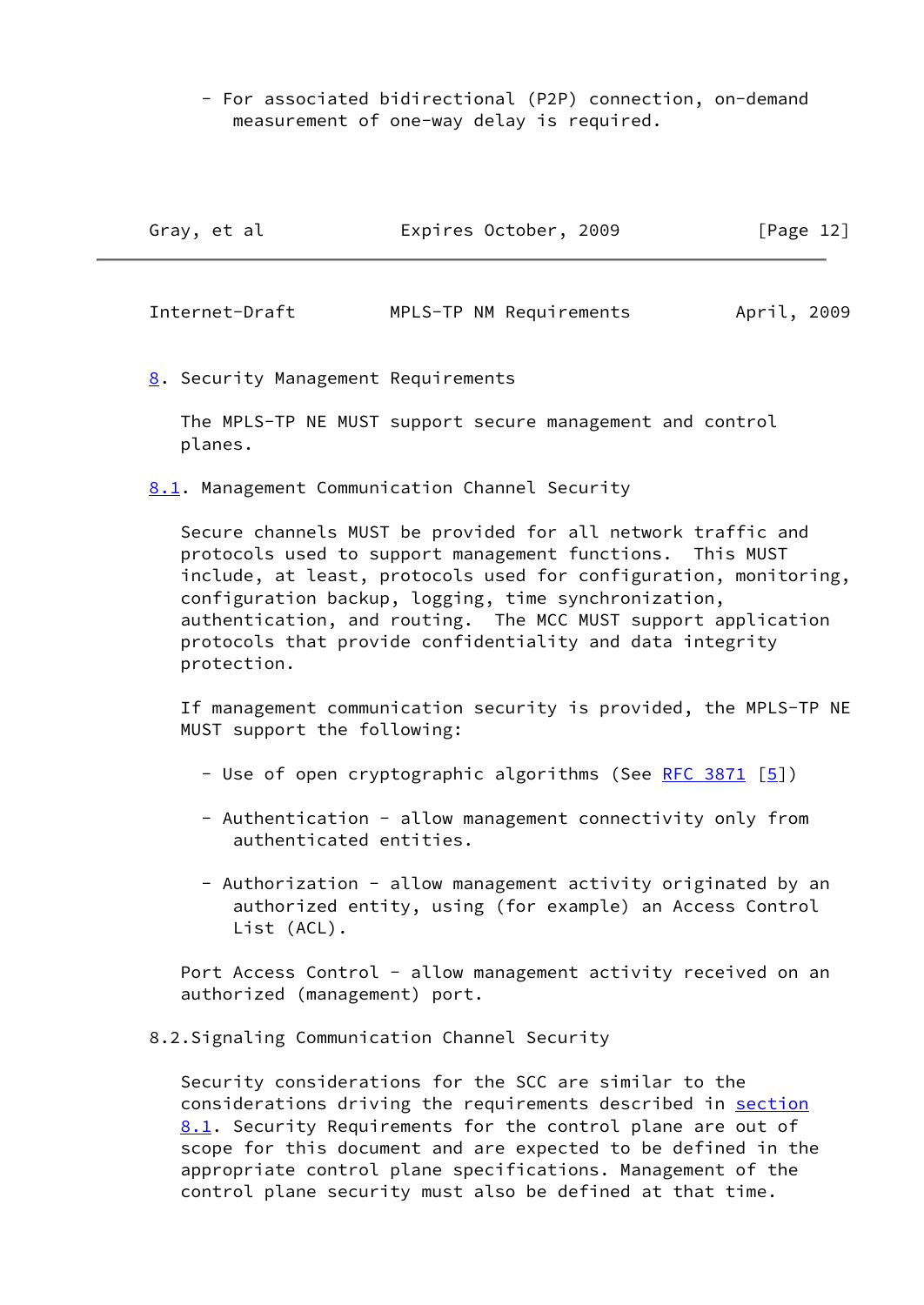## <span id="page-14-0"></span>[8.3](#page-14-0). Distributed Denial of Service

 Denial of Service (DoS) attack is an attack which tries to prevent a target from performing an assigned task, or providing its intended service(s), through any means. A Distributed DoS (DDoS) can multiply attack severity (possibly by an arbitrary amount) by using multiple (potentially compromised) systems to act as topologically (and potentially geographically)

<span id="page-14-2"></span>

| Gray, et al | Expires October, 2009 | [Page 13] |
|-------------|-----------------------|-----------|
|-------------|-----------------------|-----------|

Internet-Draft MPLS-TP NM Requirements April, 2009

 distributed attack sources. It is possible to lessen the impact and potential for DDOS by using secure protocols, turning off unnecessary processes, logging and monitoring, and ingress filtering. [RFC 4732](https://datatracker.ietf.org/doc/pdf/rfc4732)  $[4]$  $[4]$  provides background on DOS in the context of the Internet.

#### <span id="page-14-1"></span>[9.](#page-14-1) Security Considerations

 [Section 8](#page-13-0) includes a set of security requirements that apply to MPLS-TP network management.

 Solutions MUST provide mechanisms to prevent unauthorized and/or unauthenticated access to private information by network elements, systems or users.

 Performance of diagnostic functions and path characterization involves extracting a significant amount of information about network construction that the network operator MAY consider private.

<span id="page-14-3"></span>[10.](#page-14-3) IANA Considerations

There are no IANA actions associated with this document.

## <span id="page-14-4"></span>[11.](#page-14-4) Acknowledgments

 The authors/editors gratefully acknowledge the thoughtful review, comments and explanations provided by Adrian Farrel, Andrea Maria Mazzini, Ben Niven-Jenkins, Bernd Zeuner, Diego Caviglia, Dieter Beller, He Jia, Leo Xiao, Maarten Vissers, Neil Harrison and Rolf Winter.

## <span id="page-14-5"></span>[12.](#page-14-5) References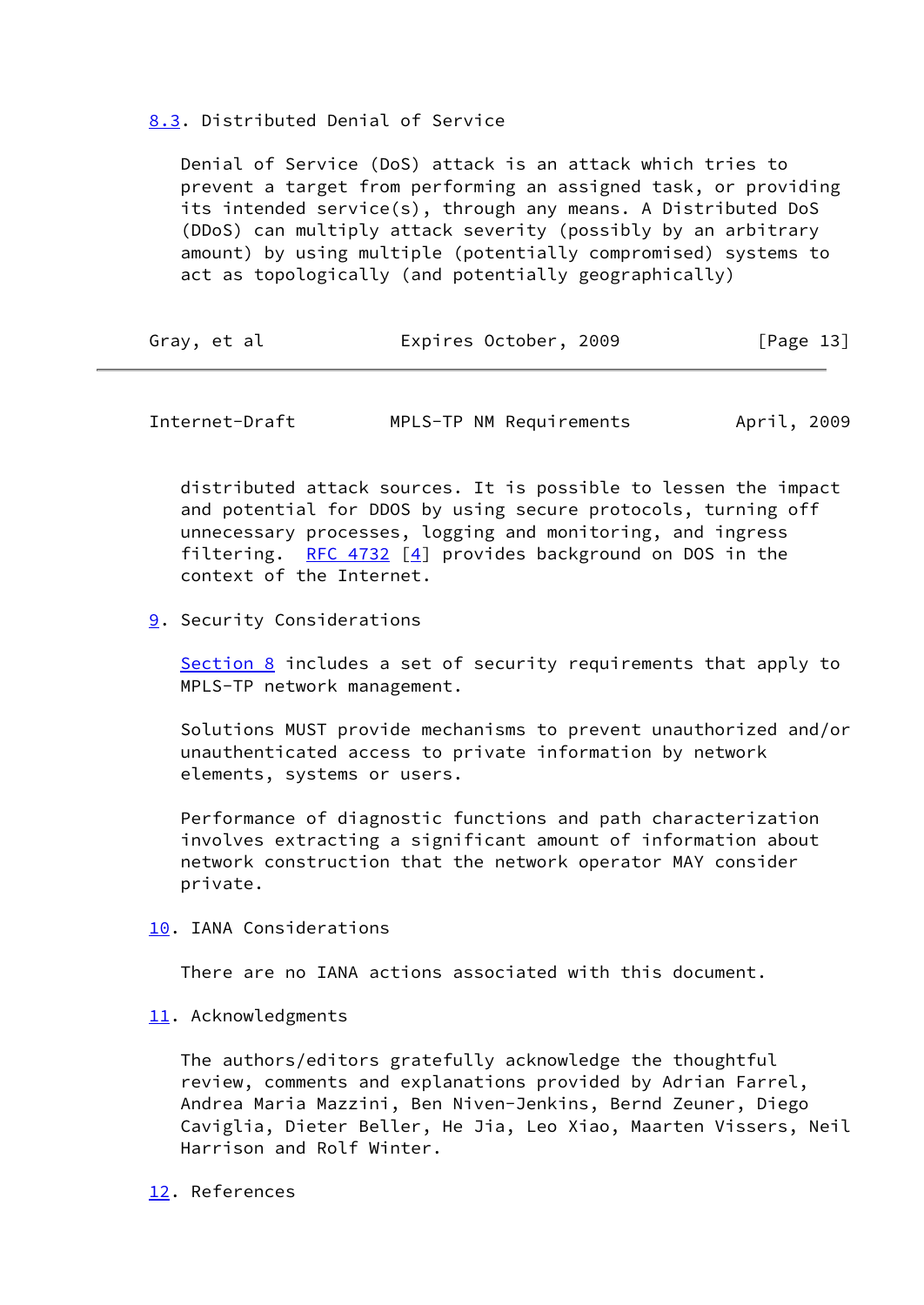<span id="page-15-0"></span>[12.1](#page-15-0). Normative References

- <span id="page-15-3"></span> [1] ITU-T Recommendation G.7710/Y.1701, "Common equipment management function requirements", July, 2007.
- <span id="page-15-4"></span> [2] Nadeau, T., et al, "Operations and Management (OAM) Requirements for Multi-Protocol Label Switched (MPLS) Networks", [RFC 4377](https://datatracker.ietf.org/doc/pdf/rfc4377), February 2006.
- <span id="page-15-8"></span> [3] Vigoureus, M., et al, "Requirements for OAM in MPLS Transport Networks", work in progress.

<span id="page-15-2"></span>

Internet-Draft MPLS-TP NM Requirements April, 2009

- <span id="page-15-11"></span>[4] Handley, M., et al, "Internet Denial-of-Service Considerations", [RFC 4732,](https://datatracker.ietf.org/doc/pdf/rfc4732) November 2006.
- <span id="page-15-10"></span> [5] Jones, G., "Operational Security Requirements for Large Internet Service Provider (ISP) IP Network Infrastructure", [RFC 3871,](https://datatracker.ietf.org/doc/pdf/rfc3871) September 2004.
- <span id="page-15-5"></span> [6] Bradner, S., "Key words for use in RFCs to Indicate Requirement Levels", [RFC 2119](https://datatracker.ietf.org/doc/pdf/rfc2119), March 1997.
- <span id="page-15-7"></span> [7] ITU-T Recommendation G.7712/Y.1703, "Architecture and Specification of Data Communication Network", June 2008.
- <span id="page-15-6"></span> [8] ITU-T Recommendation G.8601, "Architecture of service management in multi bearer, multi carrier environment", June 2006.
- <span id="page-15-9"></span> [9] Lam, H., et al, "Alarm Reporting Control Management Information Base (MIB)", [RFC 3878,](https://datatracker.ietf.org/doc/pdf/rfc3878) September 2004.

<span id="page-15-1"></span>[12.2](#page-15-1). Informative References

- <span id="page-15-12"></span>[10] Chisholm, S. and D. Romascanu, "Alarm Management Information Base (MIB)", [RFC 3877,](https://datatracker.ietf.org/doc/pdf/rfc3877) September 2004.
- <span id="page-15-13"></span> [11] ITU-T Recommendation M.20, "Maintenance Philosophy for Telecommunication Networks", October 1992.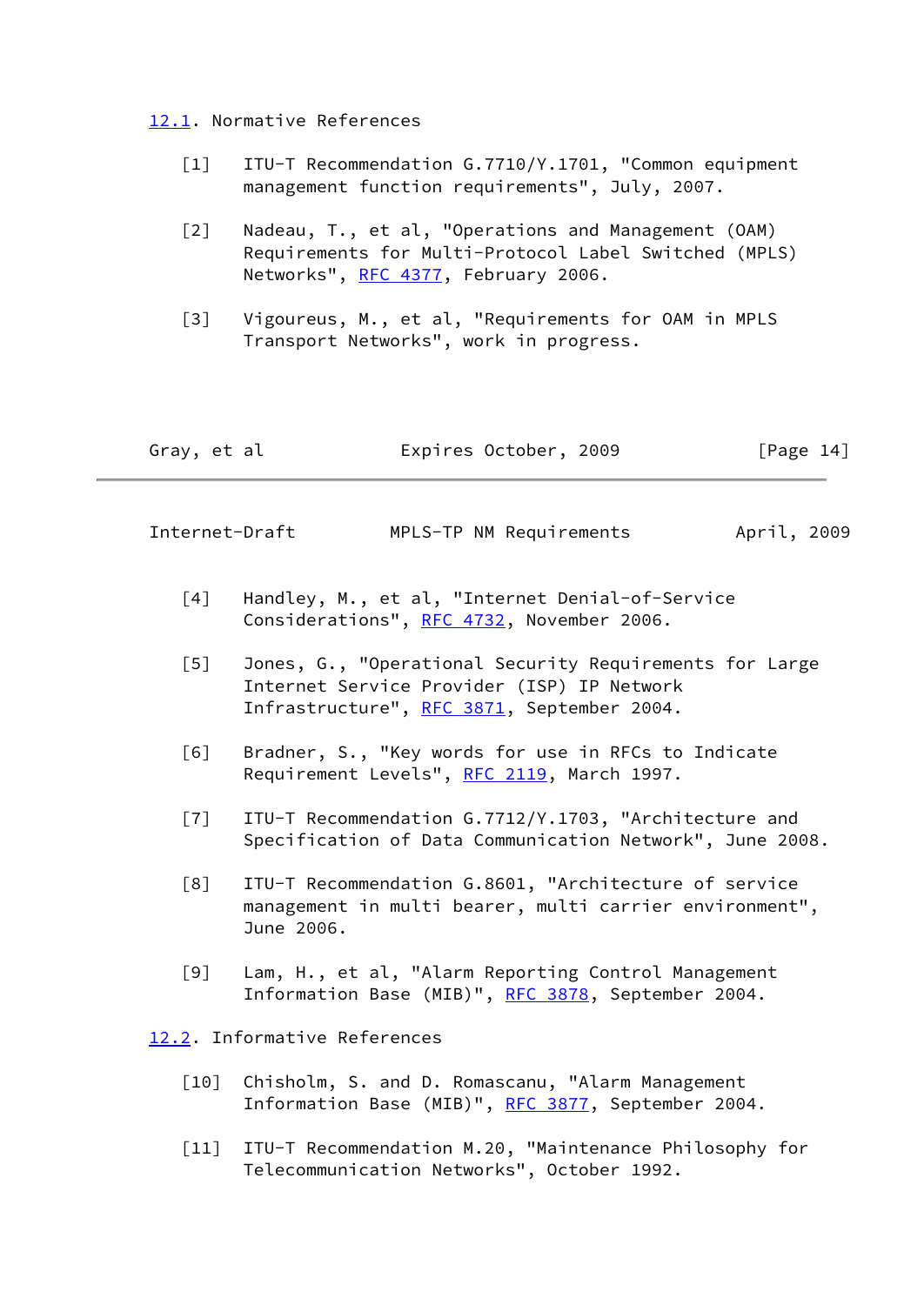- <span id="page-16-5"></span> [12] Telcordia, "Network Maintenance: Network Element and Transport Surveillance Messages" (GR-833-CORE), Issue 5, August 2004.
- <span id="page-16-2"></span> [13] Bocci, M. et al, "A Framework for MPLS in Transport Networks", Work in Progress, November 27, 2008.
- <span id="page-16-3"></span> [14] ANSI T1.231-2003, "Layer 1 In-Service Transmission Performance Monitoring", American National Standards Institute, 2003.
- <span id="page-16-4"></span> [15] Vigoureux, M. et al, "MPLS Generic Associated Channel", [draft-ietf-mpls-tp-gach-gal](https://datatracker.ietf.org/doc/pdf/draft-ietf-mpls-tp-gach-gal), work in progress.

<span id="page-16-1"></span>

| Gray, et al | Expires October, 2009 | [Page 15] |
|-------------|-----------------------|-----------|
|             |                       |           |

- Internet-Draft MPLS-TP NM Requirements April, 2009
- <span id="page-16-0"></span> [13.](#page-16-0) Author's Addresses
	- Editors:

 Scott Mansfield Ericsson 5000 Ericsson Drive Warrendale, PA, 15086 Phone: +1 724 742 6726 EMail: Scott.Mansfield@Ericsson.com

 Hing-Kam (Kam) Lam Alcatel-Lucent 600-700 Mountain Ave Murray Hill, NJ, 07974 Phone: +1 908 582 0672 Email: hklam@Alcatel-Lucent.com

 Eric Gray Ericsson 900 Chelmsford Street Lowell, MA, 01851 Phone: +1 978 275 7470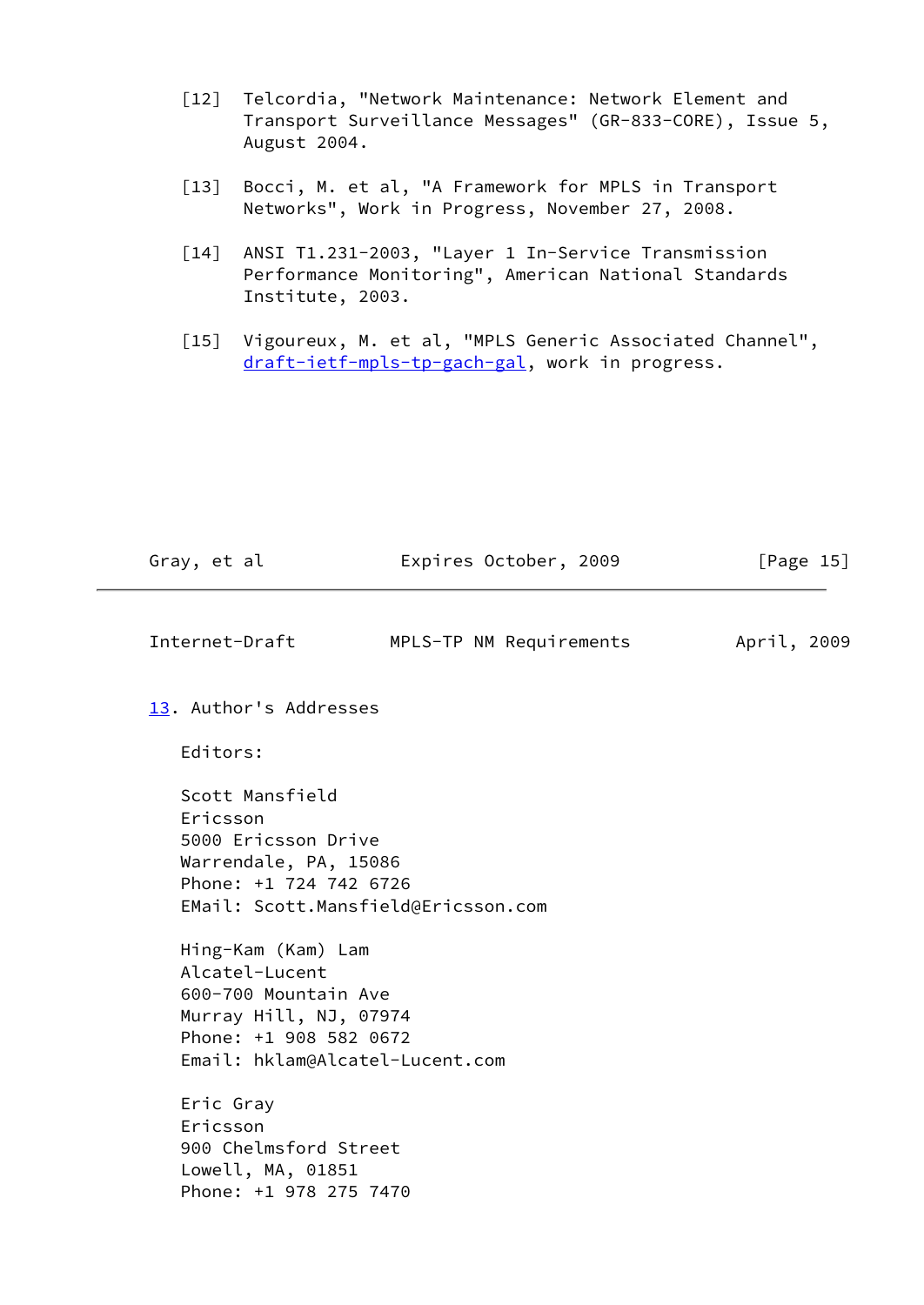Email: Eric.Gray@Ericsson.com Author(s): Contributor(s): Adrian Farrel Old Dog Consulting Email: adrian@olddog.co.uk Copyright Statement Copyright (c) 2009 IETF Trust and the persons identified as the document authors. All rights reserved. This document is subject to **BCP 78** and the IETF Trust's Legal Provisions Relating to IETF Documents in effect on the date of publication of this document ([http://trustee.ietf.org/license](http://trustee.ietf.org/license-info) [info](http://trustee.ietf.org/license-info)). Please review these documents carefully, as they describe your rights and restrictions with respect to this document.

<span id="page-17-0"></span>

| Gray, et al    | Expires October, 2009   | [Page 16]   |
|----------------|-------------------------|-------------|
| Internet-Draft | MPLS-TP NM Requirements | April, 2009 |

Acknowledgment

 Funding for the RFC Editor function is currently provided by the Internet Society.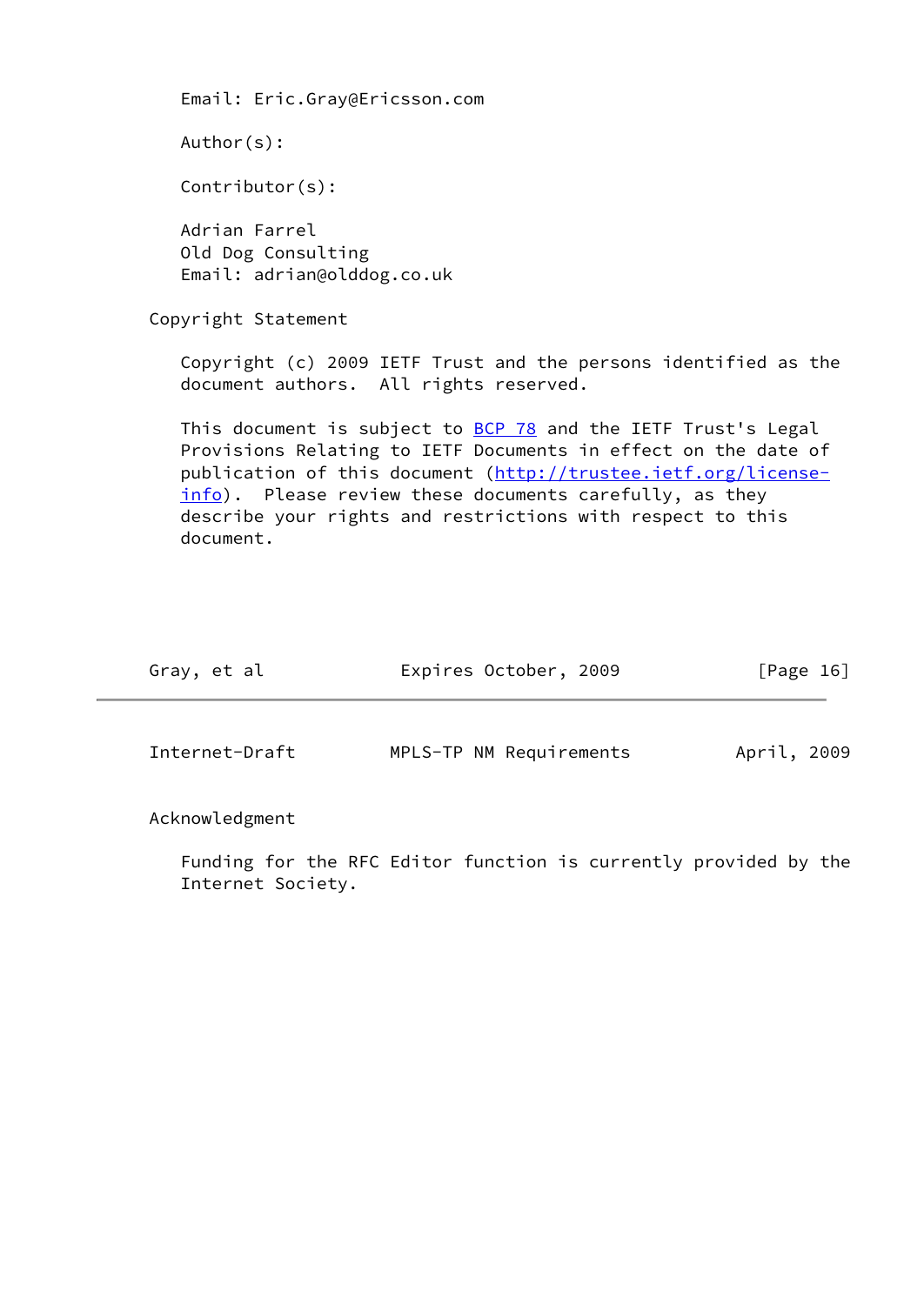<span id="page-18-0"></span>

|  | Gray, et al | Expires October, 2009 | [Page $17$ ] |
|--|-------------|-----------------------|--------------|
|--|-------------|-----------------------|--------------|

Internet-Draft MPLS-TP NM Requirements April, 2009

APPENDIX A: Communication Channel (CC) Examples

A CC may be realized in a number of ways.

 1. The CC may be provided by a link in a physically distinct network. That is, a link that is not part of the transport network that is being managed. For example, the nodes in the transport network may be interconnected in two distinct physical networks: the transport network and the DCN.

This is a "physically distinct out-of-band CC".

2. The CC may be provided by a link in the transport network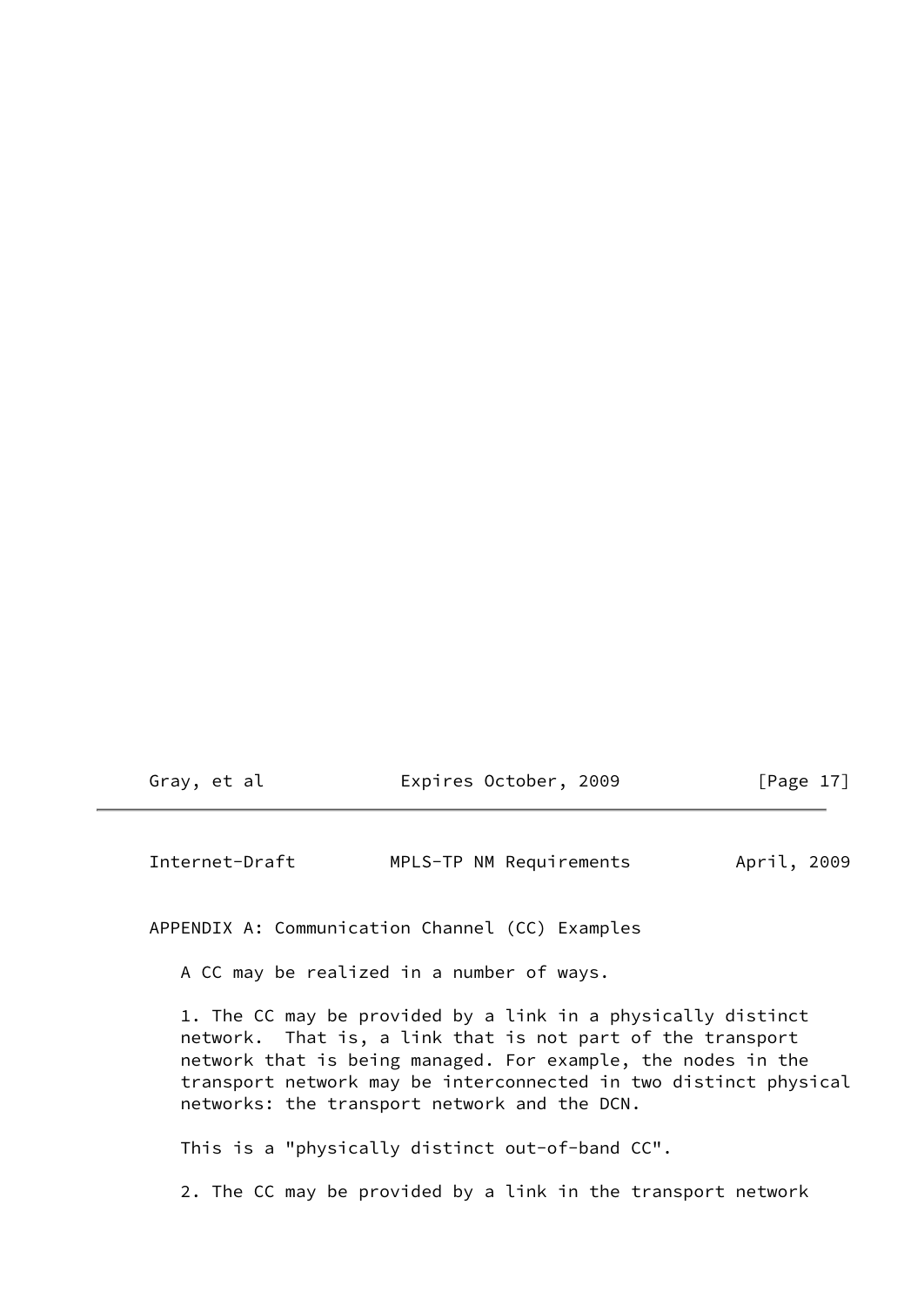that is terminated at the ends of the DCC and which is capable of encapsulating and terminating packets of the management protocols. For example, in MPLS-TP an single-hop LSP might be established between two adjacent nodes, and that LSP might be capable of carrying IP traffic. Management traffic can then be inserted into the link in an LSP parallel to the LSPs that carry user traffic.

This is a "physically shared out-of-band CC."

 3. The CC may be supported as its native protocol on the interface alongside the transported traffic. For example, if an interface is capable of sending and receiving both MPLS-TP and IP, the IP-based management traffic can be sent as native IP packets on the interface.

This is a "shared interface out-of-band CC".

 4. The CC may use overhead bytes available on a transport connection. For example, in TDM networks there are overhead bytes associated with a data channel, and these can be used to provide a CC. It is important to note that the use of overhead bytes does not reduce the capacity of the associated data channel.

This is an "overhead-based CC".

 This alternative is not available in MPLS-TP because there is no overhead available.

 5. The CC may provided by a dedicated channel associated with the data link. For example, the generic associated label (GAL)  $\lceil 15 \rceil$  may be used to label DCC traffic being exchanged on a data

| Gray, et al | Expires October, 2009 | [Page 18] |
|-------------|-----------------------|-----------|
|             |                       |           |

Internet-Draft MPLS-TP NM Requirements April, 2009

 link between adjacent transport nodes, potentially in the absence of any data LSP between those nodes.

This is a "data link associated CC".

 It is very similar to case 2, and by its nature can only span a single hop in the transport network.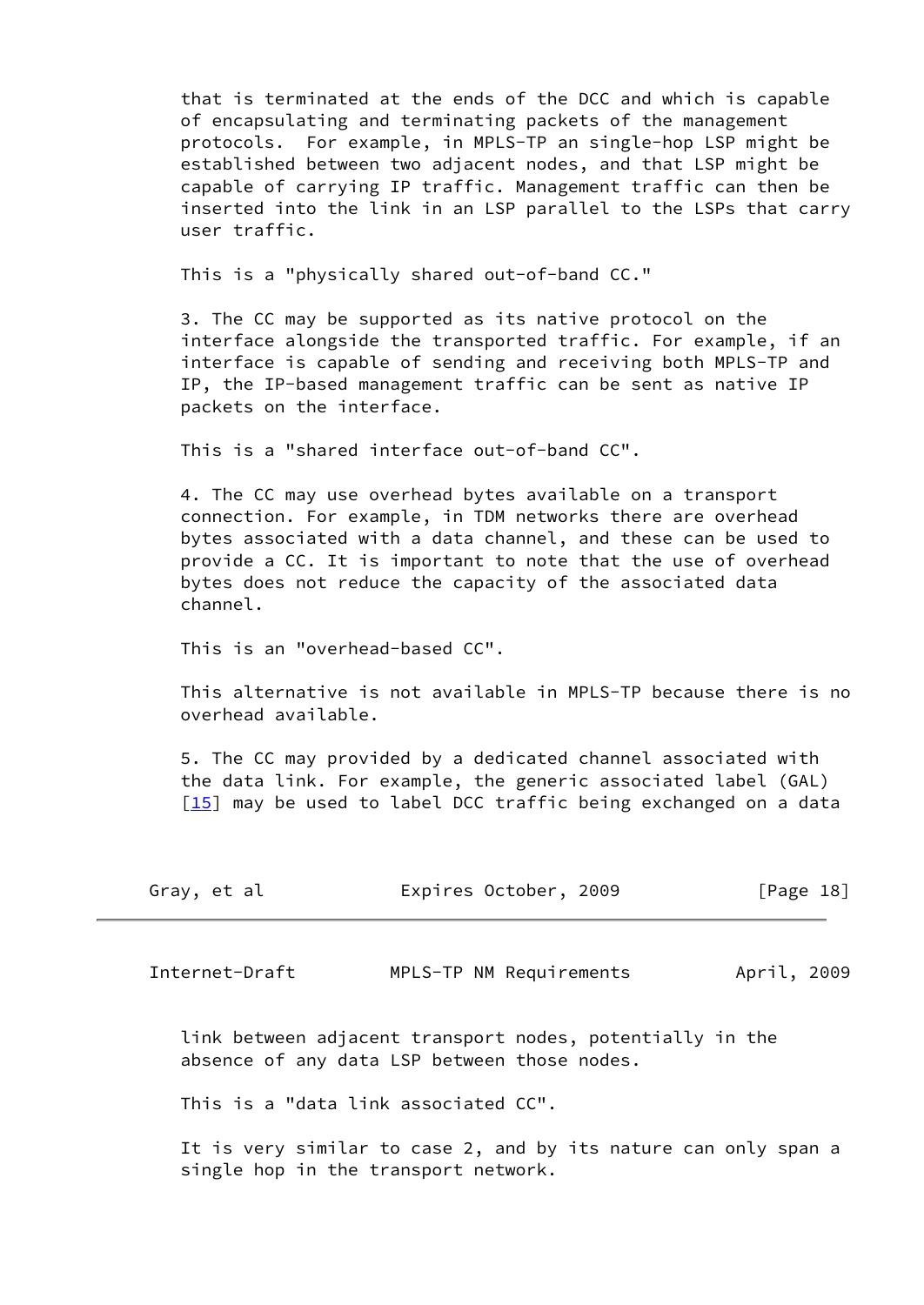6. The CC may be provided by a dedicated channel associated with a data channel. For example, in MPLS-TP the GAL  $[15]$  may be imposed under the top label in the label stack for an MPLS-TP LSP to create a channel associated with the LSP that may carry management traffic. This CC requires the receiver to be capable of demultiplexing management traffic from user traffic carried on the same LSP by use of the GAL.

This is a "data channel associated CC".

 7. The CC may be provided by mixing the management traffic with the user traffic such that is indistinguishable on the link without deep-packet inspection. In MPLS-TP this could arise if there is a data-carrying LSP between two nodes, and management traffic is inserted into that LSP. This approach requires that the termination point of the LSP is able to demultiplex the management and user traffic. Such might be possible in MPLS-TP if the MPLS-TP LSP was carrying IP user traffic.

This is an "in-band CC".

These realizations may be categorized as:

- A. Out-of-fiber, out-of-band (types 1 and 2)
- B. In-fiber, out-of-band (types 2, 3, 4, and 5)
- C. In-band (types 6 and 7)

 The MCN and SCN are logically separate networks and may be realized by the same DCN or as separate networks. In practice, that means that, between any pair of nodes, the MCC and SCC may be the same link or separate links.

 It is also important to note that the MCN and SCN do not need to be categorised as in-band, out-of-band, etc. This definition only applies to the individual links, and it is possible for some nodes to be connected in the MCN or SCN by one type of link, and other nodes by other types of link. Furthermore, a

| Gray, et al | Expires October, 2009 | [Page 19] |
|-------------|-----------------------|-----------|
|-------------|-----------------------|-----------|

Internet-Draft MPLS-TP NM Requirements April, 2009

 pair of adjacent nodes may be connected by multiple links of different types.

Lastly note that the division of DCN traffic between links